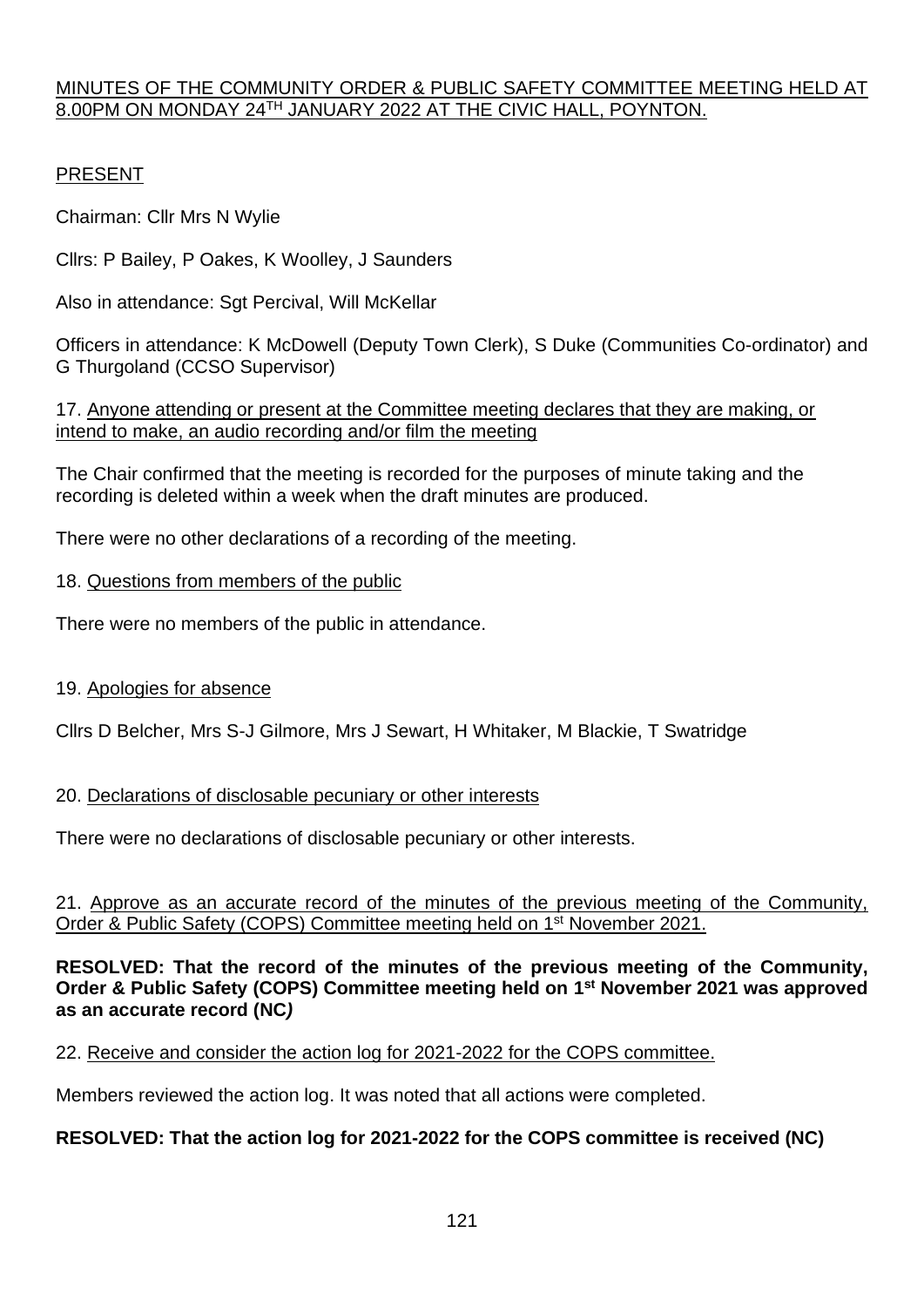## 23. Receive a verbal update from the Macclesfield North and Poynton Beat Management Police Team.

The following verbal update from the Macclesfield North and Poynton Beat Management Police Team was received for the period 1<sup>st</sup> November 2021 to 23<sup>rd</sup> January 2021:

- ASB incidents: 12 in total. (previously 40) Repeat location Poynton Chic Hall & Waitrose.
- Burglary: 10 (previously 13) 3 of these were on Park Lane (terraced houses with shared parking around the back)
- Commercial Burglary: 3 (5 previously) Repeat location the building at the back of Vets on London Road South
- Theft of Motor vehicle: 1 (1 previously)
- Theft from motor vehicle: 0 (2 previously)
- Theft other: 10 (4 previously)
- Drugs: 1 (6 previously)
- Criminal damage: 10 (20 previously)

SID Data:

| Date<br>from | Date to  | Location             | No. of<br>vehicles | Average<br>speed | Max.<br>speed | % over<br>speed<br>limit | 85%<br>mph |
|--------------|----------|----------------------|--------------------|------------------|---------------|--------------------------|------------|
| 17/12/21     | 07/01/22 | London Road<br>South | 58093              | 36.8             | 70            | 20.4                     |            |
| 11/01/22     | 23/01/22 | <b>Woodford Road</b> | 15604              | 30.7             | 60            | 3.6                      | 35.6       |

# **TruCam:**

40 activations. (99 previously)

# **TruCam Data**

#### **Poynton East**

11/11/21 London Road North – 10 activations 20/11/21 London Road South – 4 activations

## **Poynton West**

21/10/21 – Chester Road – 07:40-08:45 – 16 vehicles highest 42mph 11/11/21 – London Road South – 08:30-09:30 – 14 vehicles highest 40mph 20/11/21 – London Road North (facing Hazel Grove) – 10:10-10:50 – 1 vehicle 43mph 22/11/21 – Chester Road (near oil terminal) – 09:10-09:40 (freezing conditions) 0 activations

### **RESOLVED: That the verbal update from the Macclesfield North and Poynton Beat Management Police Team is received (NC)**

## 24. Receive and consider a report for Q3 2021-2022 from Citizen's Advice North Cheshire

Members reviewed the reports for Q3 from the Citizen's Advice North Cheshire service. Mr Will McKellar, Citizen's Advice Manager, spoke on the reports.

The longstanding CAB staff member who worked from the Civic Hall retired at the end of December 2021 but would still be carrying on as a volunteer for the service. The replacement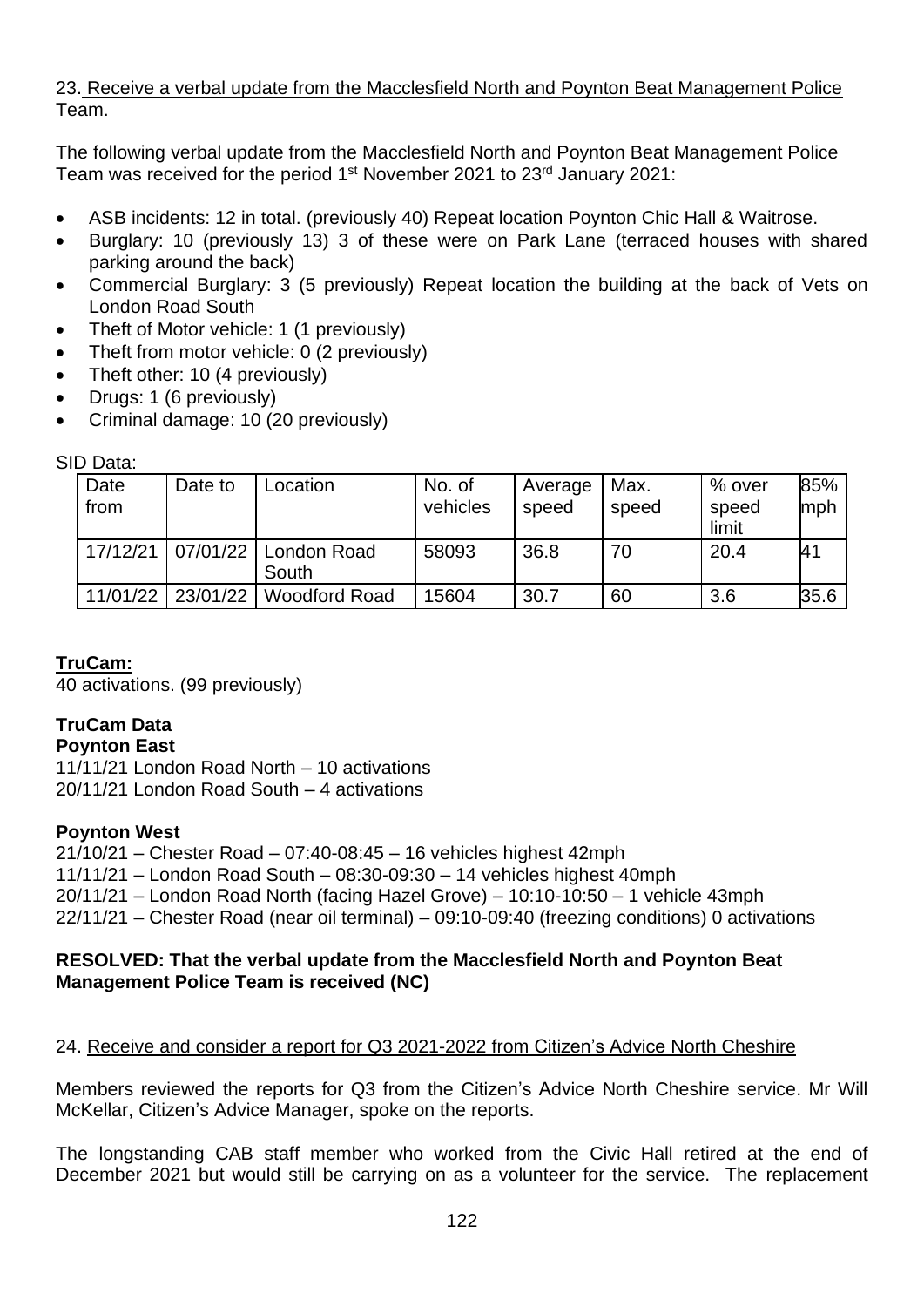staff member lives in Poynton and is very experienced, so the handover will be negligible with no loss of service.

A normal pattern for the service would be that there would be a decrease in support request in the run up to Christmas. However, this has not happened and this year there has been an increase in requests in Poynton compared to 2019 data. There is no obvious explanation for this.

Debt, health & wellbeing and benefits were the areas where there had been the most enquiries. It is to be expected that requests for help around debt would increase after Christmas. The service is also expecting a surge in requests for help around fuel costs with the pending large hikes that are due on domestic fuel.

# **RESOLVED: That the report for Q3 from Citizen's Advice North Cheshire was received (NC)**

### 25. Receive and consider the Stakeholder Special – Budget Consultation 2022/23 from the Police & Crime Commissioner

Members discussed the report and they had no comment to make on the survey.

### **RESOLVED: That the Budget Consultation 2022/23 from the Police & Crime Commissioner is noted and received (NC)**

### 26. Receive and consider the Police and Crime Plan 2021-2024.

Members discussed the plan and noted the contents.

### **RESOLVED: That the Police and Crime Plan 2021-2024 from the Police & Crime Commissioner is noted and received (NC)**

## 27. Receive and consider an update from the Clerk on the Volunteer Co-ordination point.

The Communities Coordinator spoke on the report and what the Town Council are currently offering in terns of support to the community. The recommendations were discussed and agreed

## **RESOLVED: That the recommendations in the report are agreed.**

- **1) That the Town Council contacts Cheshire East Council to outline the current support it is offering to volunteers and residents but declines moving to phase 2 of the Volunteer Co-ordination Point Scheme.**
- **2) That the Communities Coordinator continues to monitor need across the community and report back to this committee if it becomes evident that further action might be required (NC)**

#### 28. Receive and consider the Cheshire East speed management strategy and agree a response

Members agreed that as there were no points specifically relating to Poynton and the strategy was to be implemented across Cheshire East they had no comments. If after further reading they felt the Town Council needed to comment they would advise the Clerk for agreement under S051

#### **RESOLVED: That the Cheshire East speed management strategy was noted and received (NC)**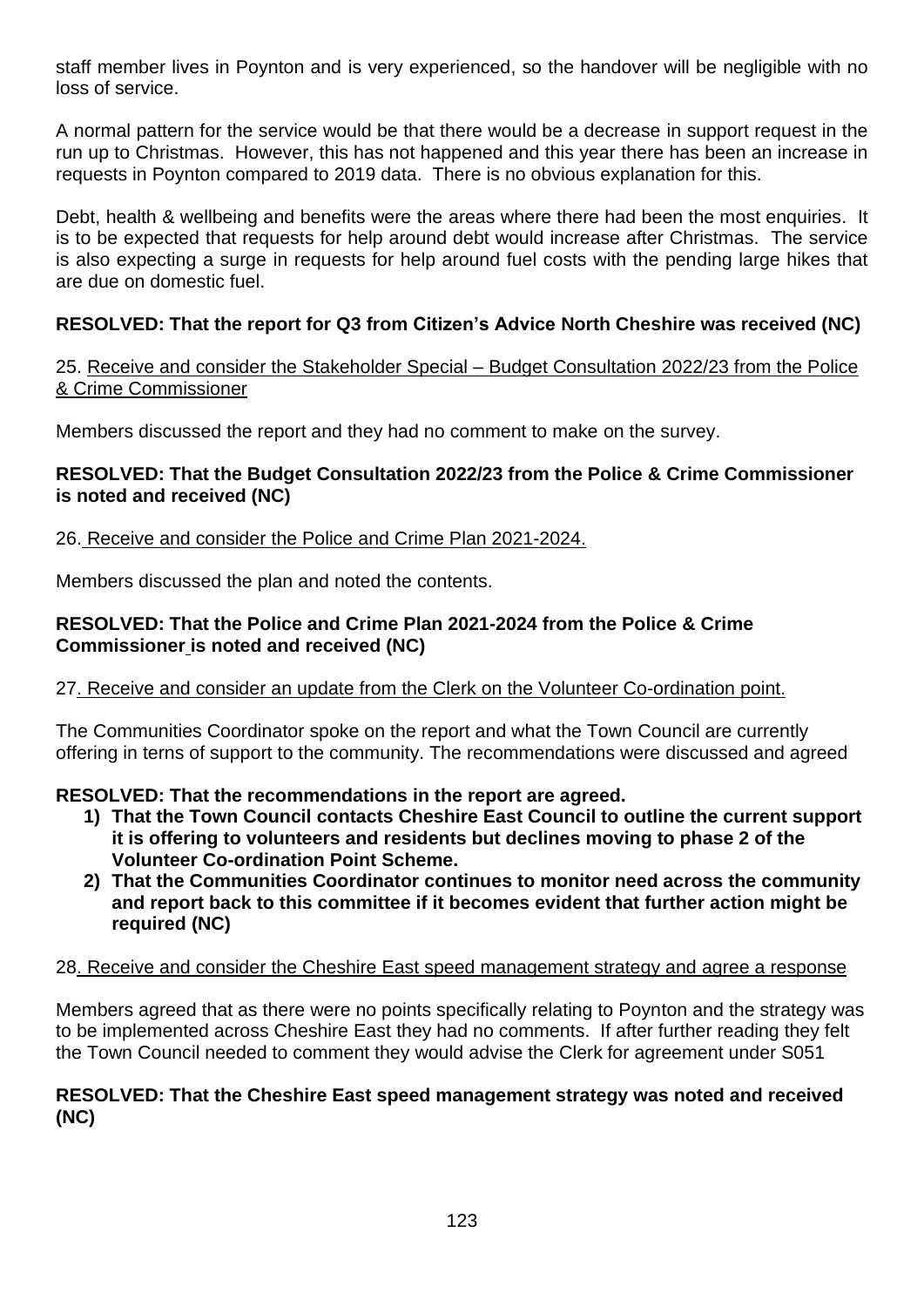## 29. Receive and consider the CCTV incident report from Cheshire East.

Members were disappointed that this report was not up to date and only included Q2 data. The Council Community Support Supervisor (CCSS) advised that he had contacted the CCTV manager prior to this meeting to try and obtain a full report but had been told he was currently on sick leave. The CCSS will contact the CCTV manager and ask him to provide a full, up todate report and invite him to deliver the results in person at the next meeting of this committee on 28<sup>th</sup> March 2022.

### **RESOLVED: That the report is received and the CCSS will contact the CCTV manager and ask him to provide a full, up to date report and invite him to deliver the results in person at the next meeting of this committee on 28th March 2022. (NC)**

30. Receive and consider a request for a funding contribution towards the Town's CCTV Cameras from the Cheshire East Public Space CCTV manager.

Members discussed the request and it was noted that CCTV in the Town is key for the safety of the CCST. The Police also confirmed it was an invaluable resource and had been instrumental in identifying individuals connected to a number of crimes.

The Deputy Clerk confirmed that the increased cost had been budgeted for in 2022.

#### **RESOLVED: That the Town Council enter into a 3 year agreement which would include a rise at the level of RPI at the very start of the agreement and then be frozen from any rises during the full length of the agreement which would be £9,755.24 invoiced in August 2022, 2023, and 2024 for their respective years (NC)**

31. Receive and consider the report for mid October 2021 to end January 2022 from the Town Council's Community Support Team Supervisor, Gary Thurgoland.

The CCST confirmed that the number of incidents of abuse that the team were experiencing mainly as a result of their parking enforcement duties had significantly reduced and that residents were now used to the enforcement. Park Lane in particular had far less waiting cars outside the shops as a result and around 60 tickets had been issued to date.

A member asked how much revenue Cheshire East had received from the tickets the CCST had given out. This was unknown but the CCSS would investigate and report back.

## **RESOLVED: That the report for mid October 2021 to end January 2022 from the Town Council's Community Support Team Supervisor, Gary Thurgoland is received (NC)**

32. Receive and consider the report for mid October 2021 to end January 2022 from the Town Council's Communities Coordinator, Sharon Duke.

Members considered the report and recommendations from the Communities Co-ordinator and agreed all recommendations.

A member wanted to commend the presentation that was delivered on "Tome to Talk" for cares of people with dementia.

**RESOLVED: That the report for July 2021 to end October 2021 from the Town Council's Communities Coordinator, Sharon Duke is received and the recommendations as follows were agreed:**

**1) That the Committee allow for alternative options for the reduction of wheelchairs and mobility scooters rather than just selling the equipment**